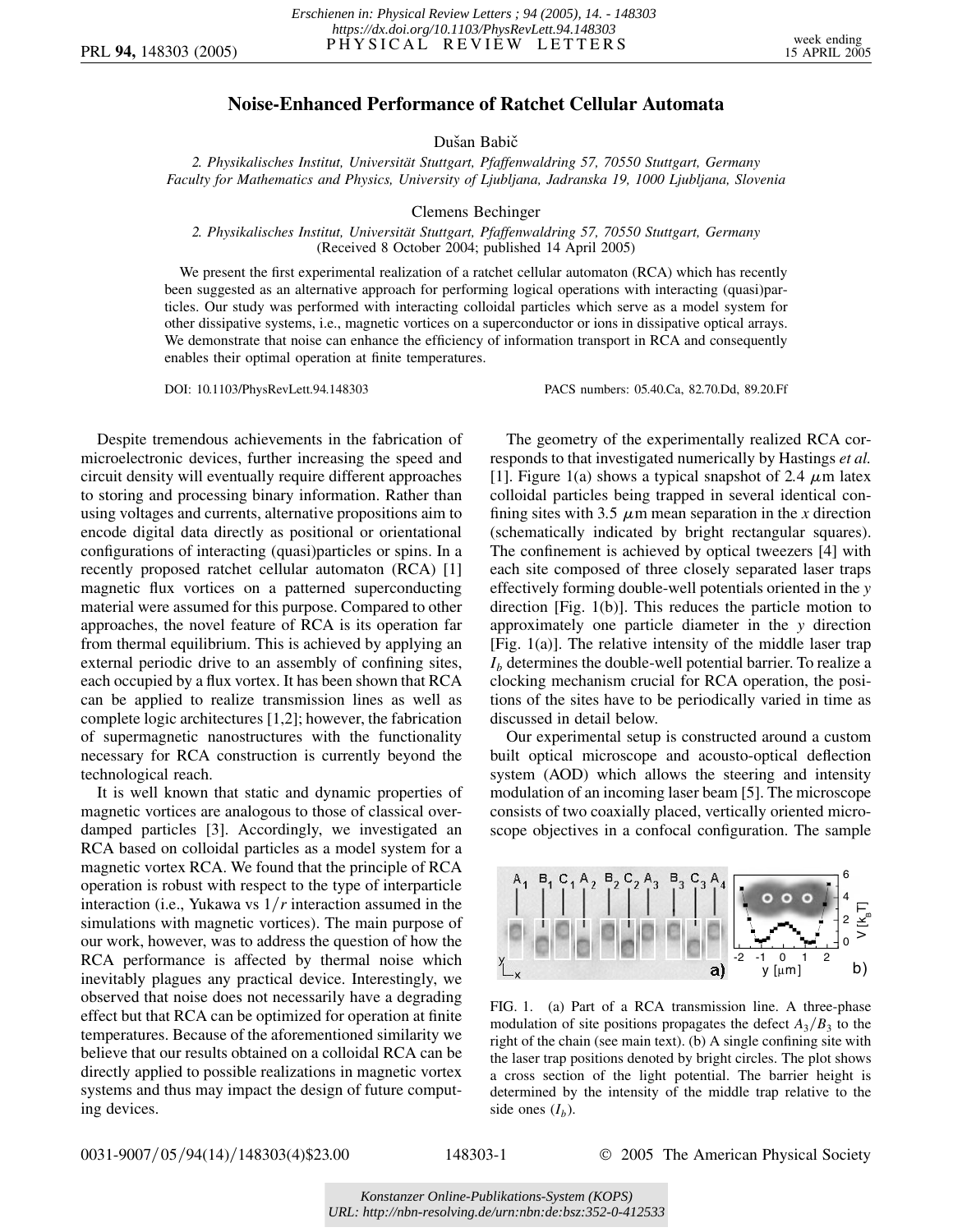cell containing the colloidal suspension is placed at the focal plane between the objectives. Multiple spatiotemporally modulated optical traps are created by beam time sharing with a switching rate of up to 50 kHz. Accordingly, the light patterns can be regarded as quasistatic [6]. As a light source we use an expanded 532 nm laser beam which is guided through a two-axis AOD and inserted by a telecentric lens system into the entrance aperture of the upper microscope objective. The lateral addressable range of the optical tweezers in the sample plane is  $150 \times 150 \mu m^2$ , with a nanometer resolution. The intensity of each trap can be adjusted with a 12-bit resolution. Only a lateral confinement of the particles is induced by the gradient light force. In the vertical direction the negatively charged particles are pushed against the lower wall of the sample cell to a distance of approximately 500 nm where the light pressure is counterbalanced by the electrostatic repulsion. The system is thus regarded as two dimensional. The lower microscope objective together with a laser blocking optical filter is used to image the particles onto a charge-coupled device (CCD) camera. All experiments are performed with a highly deionized colloidal suspension [7] in a 200  $\mu$ m thick fused silica cell at room temperature (stability of  $\pm 1$  K).

The strength of the interparticle electrostatic repulsion is determined by the screening length which is controlled by adjusting the salt concentration in the suspension [8,9]. Repulsive pair interaction leads to a zigzag shaped ground state configuration as shown in Fig. 1(a). For the purpose of information processing, a bit is represented by a defect where two neighboring particles are in the same state (i.e., up/up or down/down). As proposed in Ref. [1], a threephase periodic clocking mechanism applied to groups of three sites [e.g.,  $A_1$ ,  $B_1$ ,  $C_1$  on Fig. 1(a)] is used to propagate such a defect. Assume a situation as shown in Fig. 1(a) with a defect composed of particles  $A_3$  and  $B_3$ . Since the distance between sites *A* and *B* is larger than between the other sites, the electrostatic coupling of the two particles composing the defect is weaker and the defect is stable. In the first step (clock phase I) the coupling between sites *B* and *C* is reduced by moving sites *B* slightly (approximately  $0.7 \mu$ m) towards sites *A*. This makes it energetically favorable for the particle at site  $B_3$  to overcome its intrasite barrier and switch its position from up to down. As a result, the defect performs a step to the right. In the second step (clock phase II) the point of weakest coupling is transferred between sites *C* and *A* (by slightly moving all sites *C* towards sites *B*) inducing a further step of the defect. With the last step (clock phase III) the starting site configuration is restored by parallel movement of sites *B* and *C* back to their original positions inducing a third step of the defect. Periodic application of the described clocking sequence propagates a defect to the right along the chain. A sample video of the defect motion in colloidal RCA can be found at Ref. [2].

To establish the proper operation of the RCA, the clocking period  $T_c$  was typically in the range of several seconds, so the particles could follow the above described sequence. Defects were inserted at the left end of the chain by periodically  $(T_{in})$  forcing the leftmost particle (input) to switch between up and down states. This was achieved with a separate independent laser trap.

A detailed analysis of the RCA operation was obtained from particle trajectories recorded by video microscopy [10]. By applying suitable position thresholds we could identify the switching of individual particles within their sites and thus track the motion of defects along the chain.

Figure 2(a) shows the trajectories of defects traveling from the left to the right of the chain. Each step corresponds to the migration of a defect by one site as a result of the clocking sequence. Although the input particle is switched periodically and the defects travel with a constant velocity [see constant trajectory slopes in Fig. 2(a)], they are unevenly spaced within the chain. The same phenomenon is also reflected in the bimodal structure of the waiting time distribution  $[P(T_w)]$  in the inset of Fig. 2(a)] for the rightmost particle (output). This is because a defect can be inserted into the chain only during clock phase I (as defined above). Accordingly, a single peak is observed only if clocking and input particle switching periods are commensurate, which is not the case in Fig. 2(a)  $(T_c = 4 \text{ s and})$  $T_{\text{in}} = 13$  s). It follows from the same argument that the



FIG. 2. Defect trajectories. (a) Deterministic mode: each defect makes three steps per clock period. (b) Nondeterministic mode: the defect propagation is randomly stalled. Dots indicate annihilation events where two defects crossed. The insets show the waiting time distribution  $P(T_w)$  for the rightmost particle (output).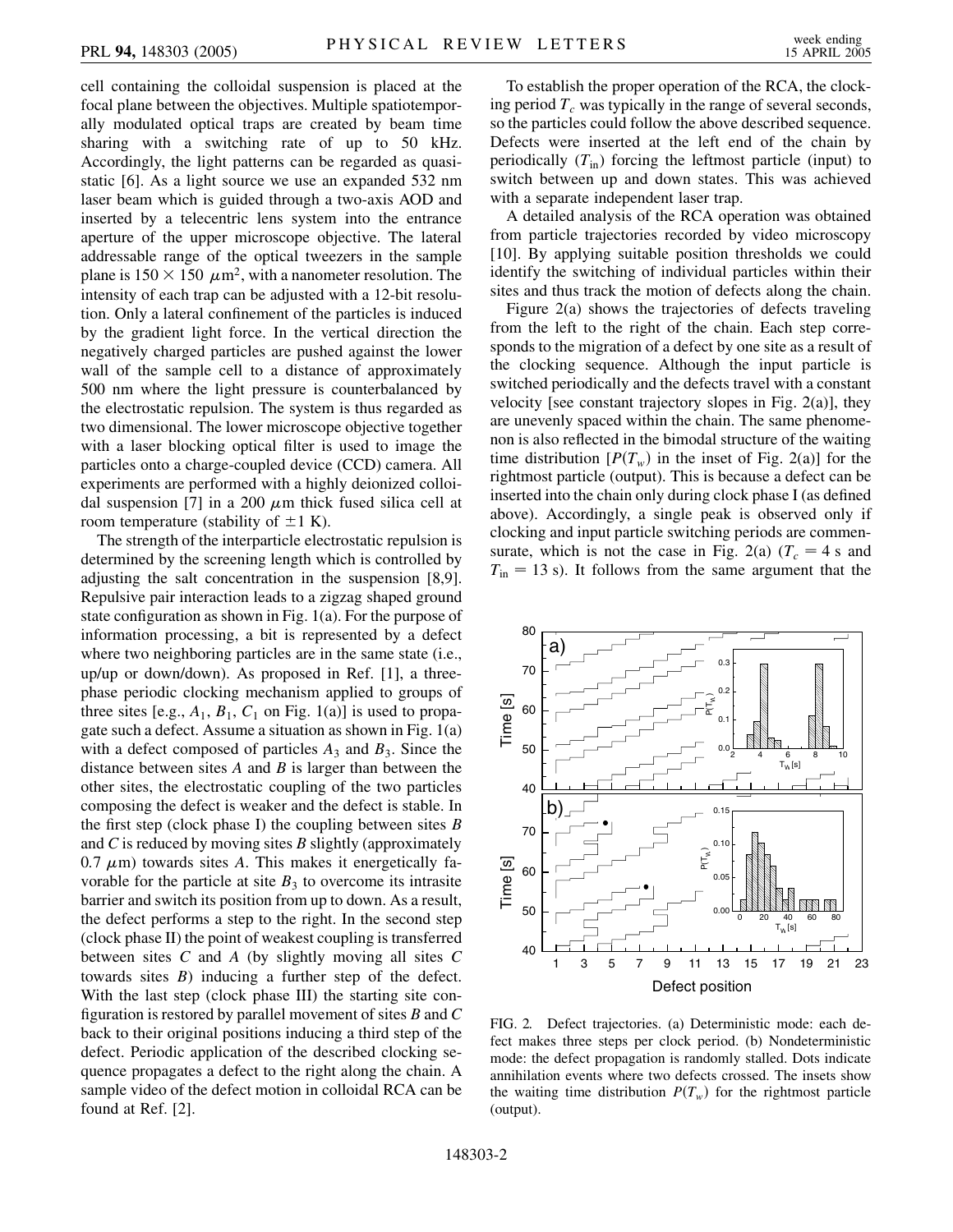upper frequency limit for the defect insertion is determined by  $T_c$ .

Figure 2(a) also shows that the step heights of the trajectories slightly differ, thus causing the peaks in the waiting time distribution of the output particle to be broadened. This is due to the thermal motion which causes particles not to follow the external clocking in a completely deterministic way. The same behavior was observed in the simulations at finite temperatures [1]. Nevertheless, the overall propagation of defects in this regime is deterministic as they are propagated by three steps per one clock period.

So far, particle configuration changes were caused by the externally applied clocking sequence and input particle switching (deterministic regime). It should be noted, however, that this kind of operation can be realized only for a rather narrow range of experimental parameters. The parameters governing the behavior of RCA are the temperature, the mean interparticle coupling, and the intrasite barrier height. Depending on them, the defect propagation can become uneven (nondeterministic regime) as shown in Fig. 2(b). When there is more than one defect present in the chain, this may lead to crossing and consequent annihilation of defect pairs [Fig. 2(b)]. All these effects are also reflected in a significant broadening of the output particle waiting time distribution [inset of Fig. 2(b)].

To investigate the nondeterministic regime of RCA operation in more detail we analyzed the defect *propagation efficiency*  $\eta$ , i.e., the ratio of the number of steps a defect needs to traverse a certain distance in the entirely deterministic regime to the number of the steps actually required (averaged over many defects). The plot of this quantity vs  $I<sub>b</sub>$  (inversely proportional to the barrier height) is shown in Fig. 3 for different interparticle couplings (multiple curves). For large barriers  $(I_b < 0.5)$  the particles are strongly locked to the zigzag ground state and the propagation efficiency is low. On decreasing the barrier the defect propagation becomes more efficient until reaching a maximum at some optimal value. Further decrease of the barrier  $(I_b > 0.8)$  degrades the propagation efficiency which is due to the thermal noise overwhelming the deterministic particle switching dictated by the clocking mechanism. Under these conditions, besides defect annihilation, we also observe the spontaneous creation of defect pairs (not shown).

A similar, i.e., nonmonotonic, behavior as in Fig. 3 is also observed if we analyze the switching of individual particles (signal) at a given site in the presence of a periodic input. For this purpose the motion of each particle is first mapped to a two level signal by applying the same thresholds as used for defect tracking. This two level signal is then spectrally analyzed, and its spectral density is obtained by integration over all spectral peaks.

Figure 4 shows the spectral density of the signal at different sites along the ratchet chain in the nondeterministic regime. The signal decays with an initial slope  $\beta$ depending on  $I<sub>b</sub>$  (i.e., barrier height) as well as the interparticle coupling (data shown only for one coupling strength). Again, we observe a nonuniform behavior, indicating that the ratchet transmits the signal optimally only for a certain range of barrier heights (inset of Fig. 4).

It is important to mention that the defect propagation efficiency and the decay rate of the signal are not characterizing identical properties of the RCA. The defect propagation efficiency is a measure of the average speed of an



FIG. 3. Defect propagation efficiency  $\eta$  vs the relative middle trap intensity  $I<sub>b</sub>$  for increasing strength of the interparticle coupling in the order  $\blacksquare$ ,  $\bigcirc$ ,  $\Box$ ,  $\bullet$ . Optimal performance is achieved for a limited range of  $I<sub>b</sub>$  (or barrier heights), reaching a completely deterministic regime ( $\eta = 1$ ) only for a limited range of coupling strengths.



FIG. 4. Signal decay along the RCA transmission line. In the nondeterministic mode the rate of signal decay (initial slope  $\beta$ ) depends on the barrier height (decreased in the order  $\blacksquare$ ,  $\bigcirc$ ,  $\Box$ , ; not all values shown). Inset: optimal signal transmission is obtained for a narrow range of barrier heights (data shown for only one interparticle coupling strength).